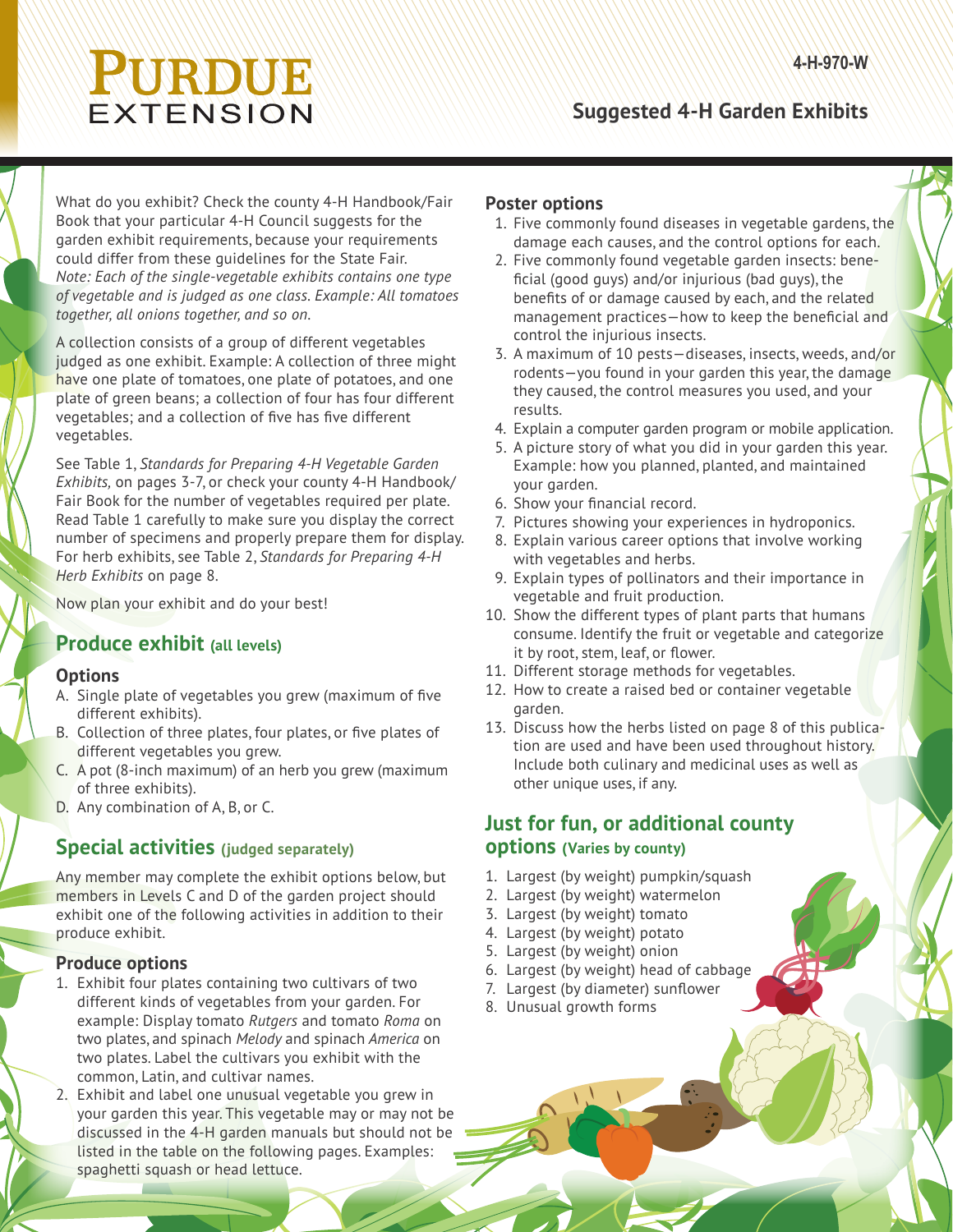#### **Suggestions for preparing 4-H vegetable garden exhibits**

If you choose to display your produce at the county fair, you must have produced all of it in your 4-H project. County fair handbooks and the State Fair Handbook (available at www. in.gov/statefair/fair) for 4-H garden classes give helpful suggestions for exhibiting 4-H garden vegetables. Here are some additional ones.

- 1. For county fair 4-H garden exhibits, read the rules in your own county 4-H handbook very carefully. Entering too many or too few specimens per plate compared to what your handbook calls for causes the judge to lower your placing. Be sure to read the rules, and follow them.
- 2. Some "dos" and "don'ts" for exhibiting vegetables (based on common errors noted in judging 4-H garden exhibits at county fairs) include:

#### **Do**

- Exhibit exactly the required number of specimens per plate and number of plates per exhibit (see 1, above).
- Label exhibits as required. Your exhibit should include both the common and Latin name.
- Harvest onions two to three weeks before exhibiting. This makes it easier to display clean, attractive specimens. Unpeeled onions are judged more favorably than onions that have been peeled.
- Prevent damage to the skin of vegetables by harsh washing or brushing. If vegetables are dirty particularly carrots, beets, onions, potatoes, and sweet potatoes—wash them carefully in lukewarm water with a soft cloth or sponge without rubbing. For caked-on dirt, allow vegetables to soak until the dirt can be wiped off. After washing, rinse them in cold water and place on paper towels to dry. For other vegetables, gently wipe off dirt with a soft, moist cloth and allow to dry.

# • Keep three to four wrapper leaves on cabbage. A little insect damage on wrapper leaves is okay.

#### **Don't**

- Exhibit large fruits of pickling cultivars of cucumbers as slicing cucumbers, or exhibit very small fruits of slicing cultivars as pickling cucumbers.
- Cut windows in sweet corn. Instead, determine maturity and freedom from worms by "feeling" the ends of sweet corn and by taking samples for home use the day prior to selecting sweet corn for exhibit.
- Apply mineral oil or wax to vegetables.
- Exhibit sunburned vegetables. Slight yellowing of the shoulders of red tomatoes and whitish streaks on green peppers often are due to slight sunburning.
- 3. Vegetables in a collection exhibit must be of different species (kinds). Cherry tomatoes and large tomatoes are only one species (kind) of a vegetable. Slicing cucumbers and pickling cucumbers are also one species (kind) of vegetable, as are different cultivars (kinds) of peppers. Therefore, if you want to display cherry tomatoes, you must select another vegetable other than tomato for the other plates in your collection exhibit. Placing is lower if two vegetables of the same species are included in the same collection exhibit.

A lot of confusion exists in exhibiting summer squash, pumpkins, and winter squash. Pay close attention to what you grow and what species it is. Note that there are four species of Cucurbita vegetables included in Table 1: *Cucurbita pepo, Cucurbita maxima, Cucurbita moschata,* and *Cucurbita argyros-perma.* Collection exhibits can include members from the different species, but not from within a species. For example, if you include a pumpkin *(C. pepo)* in your collection, you cannot include an acorn squash *(C. pepo)*; you could, however, combine a pumpkin and butternut squash *(C. moschata)*.

- 4. The overall appearance of vegetables is very important. They must first be fresh, crisp (not wilted), free of any mechanical injuries such as cracks, cuts, or bruises, and free of any damage from insects and diseases. Uniformity is just as important. For example, the closer 10 pods of beans are to the same length and diameter, the better. Exhibits lacking uniformity can be seen at a glance, and the judge might automatically rule out giving a blue or even a red ribbon.
- 5. When exhibiting herb plants, be sure to grow the plants in the container to be displayed. Plants dug from the garden or transplanted from another container immediately before exhibiting are likely to be in shock and may wilt. Your container should be no larger than 8 inches in diameter.
- 6. When displaying leaf vegetables—chard, collards, kale, spinach—cut the stems long enough to secure them in a bundle with string or a rubber band. Lay on a plate for judging. Leaf crops likely won't last long and need to be disposed of soon after judging.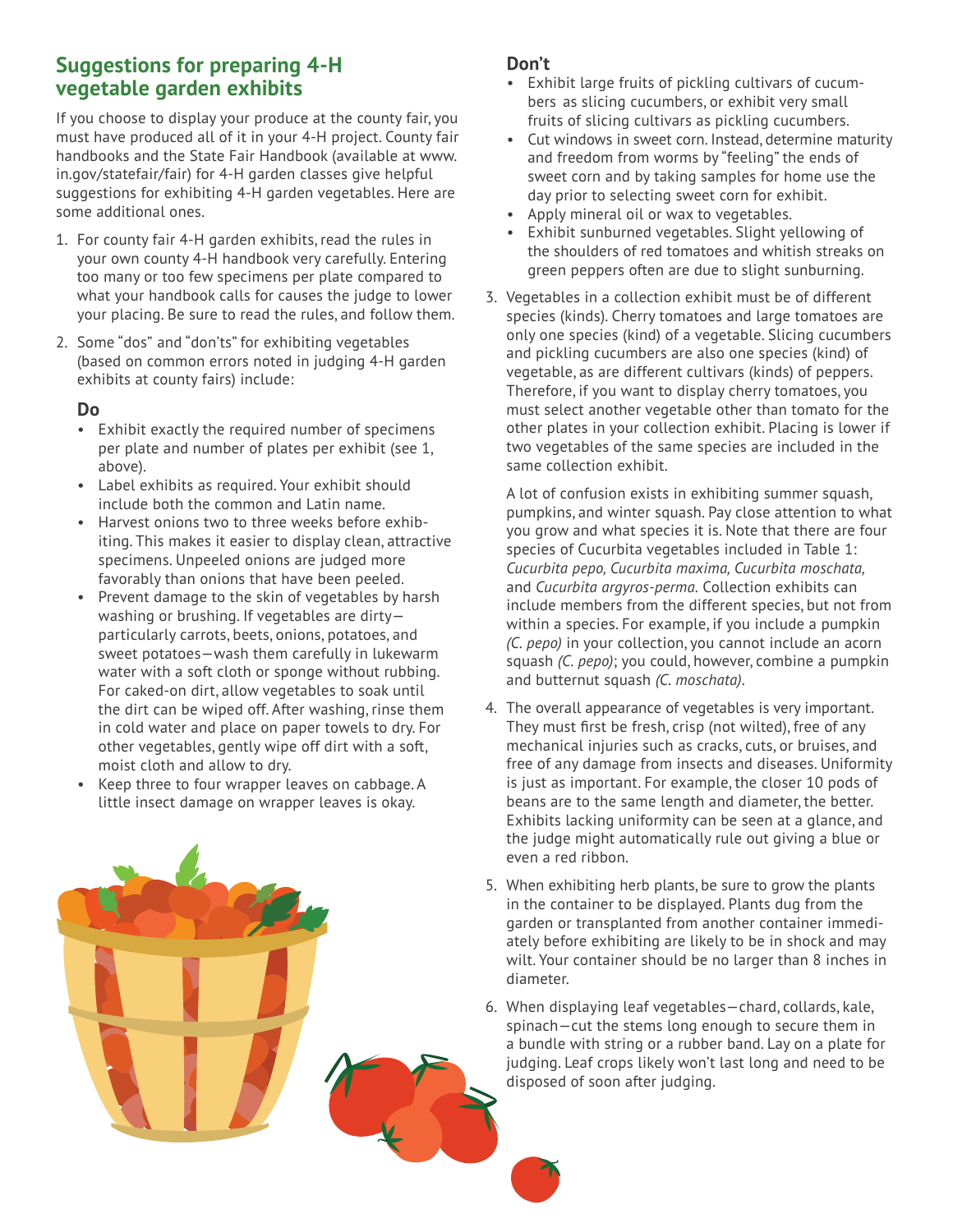| <b>Vegetable</b>                                                                                                                                                                                                                                                        | <b>Latin name</b>                          | <b>Number of</b><br>specimens<br>per plate <sup>1</sup> | Size and/or weight<br>specifications                                                                                         | <b>Notes on appearance and</b><br>maturity characteristics                                                                                                                                                                                     |
|-------------------------------------------------------------------------------------------------------------------------------------------------------------------------------------------------------------------------------------------------------------------------|--------------------------------------------|---------------------------------------------------------|------------------------------------------------------------------------------------------------------------------------------|------------------------------------------------------------------------------------------------------------------------------------------------------------------------------------------------------------------------------------------------|
| Asparagus                                                                                                                                                                                                                                                               | Asparagus<br>officinali                    | 5 spears<br>bundled<br>together                         | Stems approximately 6-8"<br>long and $1/4$ " to $3/8$ " in<br>diameter at widest point.                                      | Color is appropriate to cultivar and<br>uniform throughout. Tips should<br>be firm and compact. Not overly<br>mature or "woody." Should snap<br>crisply when bent. You may display<br>cut spears in a shatter-resistant<br>container of water. |
| Beans (cowpea,<br>black-eyed pea,<br>southern pea,<br>etc.)                                                                                                                                                                                                             | Vigna unguiculata<br>subsp.<br>unguiculata | 10 pods or<br>1/2 cup shelled                           | In pod: pods 1/4" to 1/3"<br>in diameter.                                                                                    | For pod display, select pods uniform<br>in color for variety; should be<br>uniform in size. Shelled cowpeas<br>should be clear of debris and<br>displayed on a plate.                                                                          |
| Beans (snap,<br>green, or wax)                                                                                                                                                                                                                                          | Phaseolus<br>vulgaris                      | 10 pods                                                 | Pods 1/4" to 1/3" in<br>diameter, 4-1/2" to 8" long.                                                                         | Uniform, brittle, firm, free of strings;<br>seeds not distinct in pods.                                                                                                                                                                        |
| <b>Beans</b><br>(navy, kidney<br>shell-out, etc.)                                                                                                                                                                                                                       | Phaseolus<br>vulgaris                      | 1/2 cup shelled                                         | Select tender, plump seeds                                                                                                   | Uniform in color by cultivar. Display<br>of uniform size on plate or in<br>shatter-resistant container.                                                                                                                                        |
| <b>Beans</b><br>(lima, large or<br>small)                                                                                                                                                                                                                               | Phaseolus<br>lunatus                       | 10 pods or<br>1/2 cup shelled                           | For shelled display select<br>only green, tender, plump<br>seeds of uniform size.<br>Whitish seed indicates<br>overmaturity. | For pod display, select green, firm<br>pods containing at least 3 seeds.<br>Cultivars other than green judged<br>accordingly.                                                                                                                  |
| Beets (round,<br>flat, and long<br>types)                                                                                                                                                                                                                               | Beta vulgaris                              | $\overline{3}$                                          | $3/4$ " to 2-1/4" in diameter.                                                                                               | Firm, not fibrous. Top to 1/2". Trim<br>side roots but not taproot.                                                                                                                                                                            |
| Broccoli                                                                                                                                                                                                                                                                | Brassica oleracea<br>var. italica          | 1 head                                                  | Minimum head diameter 3".                                                                                                    | All buds in head should be firm<br>and tightly closed.                                                                                                                                                                                         |
| Broccoli raab                                                                                                                                                                                                                                                           | Brassica ruvo                              | 3 heads                                                 | Stem length varies by<br>cultivar; should be thin,<br>no more than 1/2".                                                     | All buds in head should be firm<br>and tightly closed.                                                                                                                                                                                         |
| <b>Brussels sprouts</b>                                                                                                                                                                                                                                                 | Brassica oleracea<br>var. gemmifera        | 5 heads                                                 | Snap cleanly off of stalk,<br>heads should be up to 1"<br>diameter.                                                          | Heads should be solid, dense, crisp,<br>and heavy for size. Leave 3-4<br>wrapper leaves.                                                                                                                                                       |
| Cabbage note: If a powder form of insecticide was used on your cabbage, thoroughly wash and rinse your cabbage deep down inside the<br>leaves to remove any accumulated insecticide. Leave 3-4 wrapper leaves. Minor insect damage is tolerable only on wrapper leaves. |                                            |                                                         |                                                                                                                              |                                                                                                                                                                                                                                                |
| Cabbage (round,<br>flat, and pointed)                                                                                                                                                                                                                                   | Brassica oleracea<br>var. capitata         | 1 head                                                  | Heads to 2 to 5 lbs., round<br>types; 1 to 4 lbs., pointed<br>types; 5 to 12 lbs., flat<br>types.                            | Heads should be solid, dense,<br>crisp, and green or red in color and<br>must be free of insect damage.                                                                                                                                        |
| Cabbage<br>(Chinese type -<br>Bok choy or<br>pak choi)                                                                                                                                                                                                                  | Brassica rapa<br>var. Chinensis            | 1 head                                                  | Appearance similar to<br>celery, petioles and leaves<br>should be 8" to 18" long.                                            | Heads should be compact, dense,<br>crisp, green or white in color, and<br>free of insect damage.<br>Remove soil that may have<br>accumulated at petiole base.                                                                                  |
| Cabbage<br>(Chinese type -<br>napa cabbage)                                                                                                                                                                                                                             | Brassica rapa<br>var. pekinensis           | 1 head                                                  | Heads oblong or<br>cylindrical shaped,<br>8" to 18" long.                                                                    | Heads should be compact, tightly<br>wrapped, dense, crisp, green or<br>white in color, and free of insect<br>damage.                                                                                                                           |

# **Table 1. Standards for Preparing 4-H Vegetable Garden Exhibits**

1 For county fairs, exhibit exactly the amount or number of specimens given in the county 4-H handbook.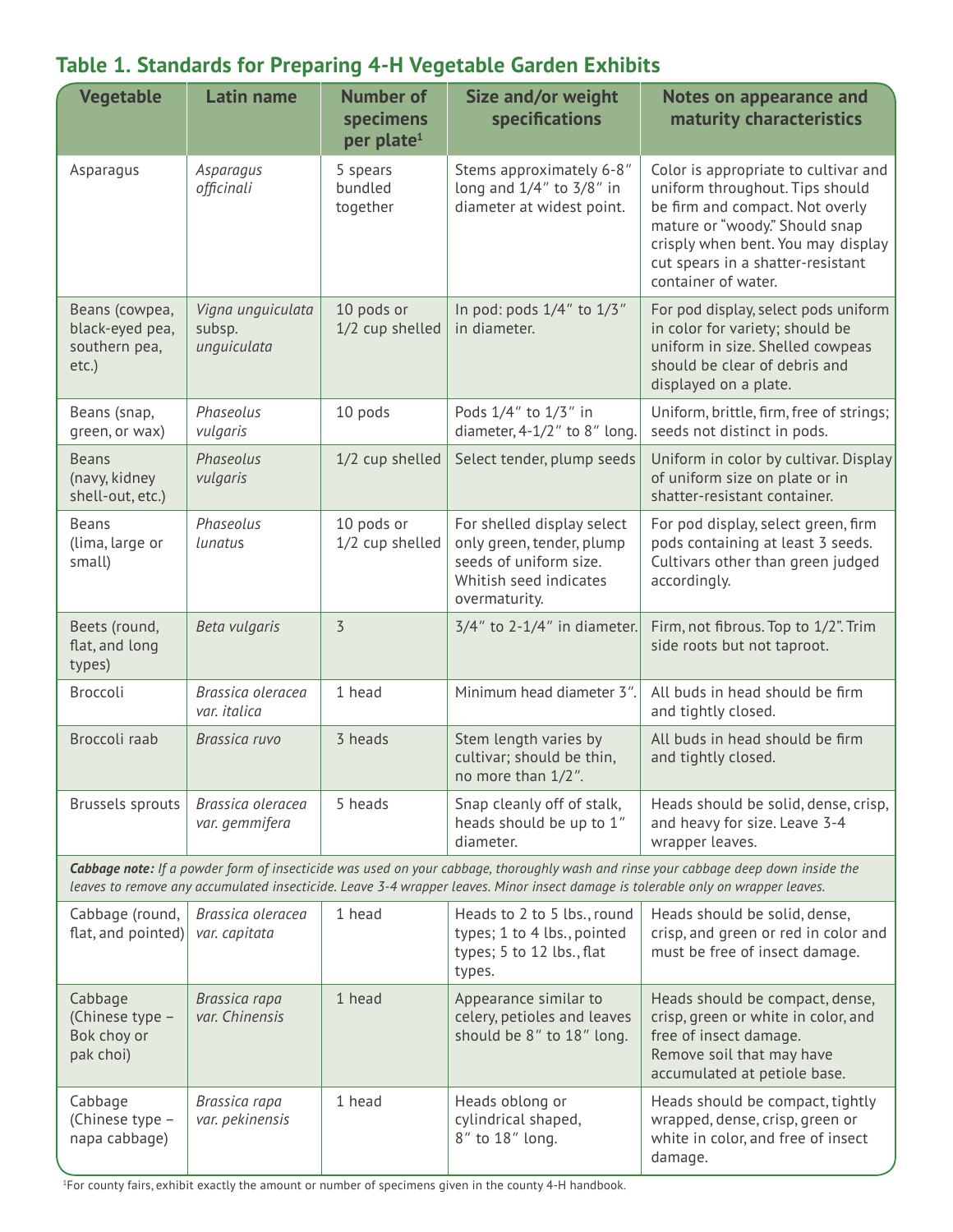| <b>Vegetable</b>                               | <b>Latin name</b>                          | <b>Number of</b><br>specimens<br>per plate <sup>1</sup> | Size and/or weight<br>specifications                                                                  | <b>Notes on appearance and</b><br>maturity characteristics                                                                                                                       |
|------------------------------------------------|--------------------------------------------|---------------------------------------------------------|-------------------------------------------------------------------------------------------------------|----------------------------------------------------------------------------------------------------------------------------------------------------------------------------------|
| Carrots<br>(all cultivars)                     | Daucus carota                              | 3                                                       | Size of specimen should<br>be representative of<br>cultivar. Carrots can<br>range from 2" to 7" long. | Bring mature specimens with color<br>appropriate to cultivar (orange,<br>purple, red, white, or yellow);<br>avoid greening on carrot shoulder<br>Top to 1/2". Remove side roots. |
| Cauliflower                                    | Brassica oleracea<br>var. botrytis         | 1 head                                                  | Minimum head diameter<br>$5$ ".                                                                       | Curds tight, white, not discolored.<br>Cut back leaves to 1" above top<br>of head (trim it as it is in stores).                                                                  |
| Celery                                         | Apium graveolens<br>var. dulce             | 1 bunch                                                 | Minimum of 12" total<br>length.                                                                       | Green color, free from disease and<br>insect damage.                                                                                                                             |
| Chard                                          | Beta vulgaris                              | 10 leaves tied<br>in bundle                             | Small in size, generally<br>not longer than 8".                                                       | Crisp, crinkled leaves. Color varies<br>by cultivar. Free of insect damage.                                                                                                      |
| Collards                                       | Brassica oleracea<br>var. acephala         | 10 stems tied<br>in bundle                              | Leaves on stems 8"-12"<br>long.                                                                       | Dark green, smooth to wrinkled<br>leaves. Free of insect damage.                                                                                                                 |
| Corn (sweet -<br>yellow, white,<br>or bicolor) | Zea mays                                   | 3 ears                                                  | Minimum cob (part<br>covered with kernels)<br>length 6".                                              | Kernels should be plump and<br>milky; ears well filled. Do not trim<br>silks or remove wrapper husks or<br>make windows. Remove shank<br>from the ear.                           |
| Cucumbers<br>(slicing, with<br>seeds)          | Cucumis sativus                            | 3                                                       | Maximum diameter 2-1/2";<br>minimum length 6".                                                        | Medium to dark green; no yellow<br>showing. Free from injury, sunburn,<br>or disease/insect damage.                                                                              |
| Cucumbers<br>(English,<br>hothouse)            | Cucumis sativus                            | $\mathbf{1}$                                            | Length varies by cultivar,<br>generally 12" in length<br>or more.                                     | Firm and crisp; uniform green<br>color throughout. Free of skinning<br>and soft spots.                                                                                           |
| Cucumbers<br>(pickling, dill)                  | Cucumis sativus                            | 3                                                       | 7/8" to 1-1/4" diameter;<br>length 2-3/4" to 4".                                                      | Firm, crisp, medium green to dark<br>green. Free from injury, sunburn,<br>or disease/insect damage.                                                                              |
| Eggplant                                       | Solanum<br>melongena L. var.<br>esculentum | 1                                                       | 3-1/2" to 5" diameter for<br>round types; 2" to 4"<br>diameter and 4" to 10"<br>long for long types.  | Must be uniformly colored, firm<br>and dense. Cut stem to 1/2" to 1".                                                                                                            |
| Kale                                           | Brassica oleracea                          | 10 stems tied<br>in bundle                              | Size varies by cultivar;<br>avoid older leaves.                                                       | Leaves and stems are crisp and<br>free of insect damage. Color is<br>appropriate to cultivar, generally<br>red/purple or green.                                                  |
| Kohlrabi                                       | Brassica oleracea<br>var. gongylodes       | $\overline{5}$                                          | $1-1/2$ " to 3" in diameter.                                                                          | Crisp, not woody. Cut leaf stems<br>back to 1/2" above enlarged stem<br>and remove root.                                                                                         |
| Muskmelon<br>(cantaloupe)                      | Cucumis melo L.                            | 1                                                       | 2 to 8 lbs.                                                                                           | Full-slip means melon can be<br>completely separated easily from<br>stem. Well-netted, free of cracks.                                                                           |
| Okra                                           | Hibiscus<br>esculentus                     | 3 pods                                                  | Pods 2" to 6" long, 1"<br>diameter.                                                                   | Green, crisp, tender, not woody.                                                                                                                                                 |
| Onions (white,<br>yellow, red)                 | Allium cepa                                | 3                                                       | $1-1/2$ " to 4" diameter.                                                                             | Outer scales dry; bulb firm, free<br>from sunburn. Allow leaves to dry;<br>top to 1/2" of stem.                                                                                  |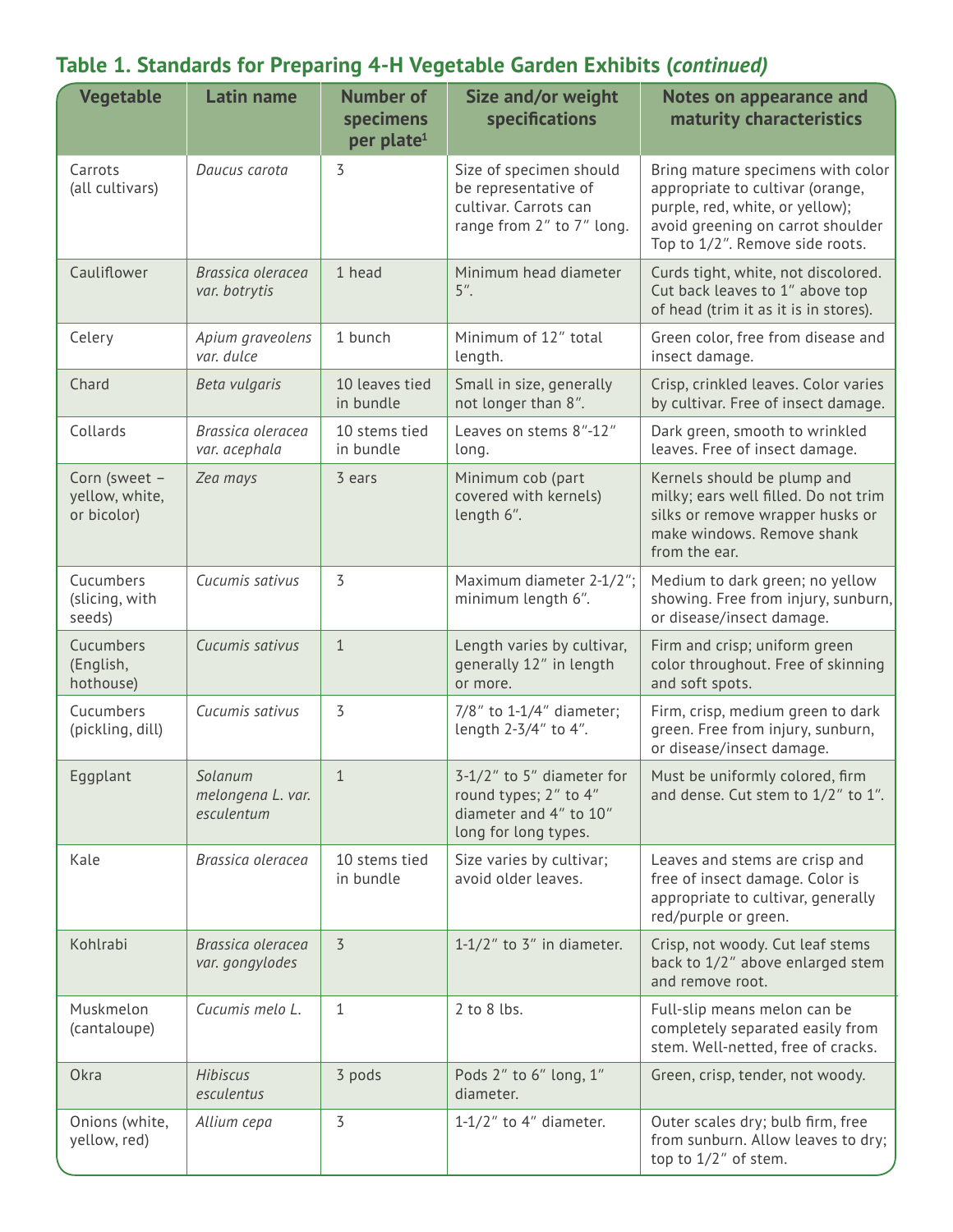#### **Table 1. Standards for Preparing 4-H Vegetable Garden Exhibits (***continued)*

| <b>Vegetable</b>                                        | <b>Latin name</b>                                                        | <b>Number of</b><br>specimens<br>per plate <sup>1</sup> | <b>Size and/or weight</b><br>specifications                         | <b>Notes on appearance and</b><br>maturity characteristics                                       |
|---------------------------------------------------------|--------------------------------------------------------------------------|---------------------------------------------------------|---------------------------------------------------------------------|--------------------------------------------------------------------------------------------------|
| Onions (green)                                          | Allium cepa                                                              | 5 onions in a<br>bunch                                  | $1/2$ " to $3/4$ " in diameter.                                     | Straight, white stem and dark<br>green leaves. Trim tops to 4"-5"<br>above white, roots to 1/2". |
| Parsnips                                                | Pastinaca sativa                                                         | $\overline{3}$                                          | Crown diameter 1-1/2" to<br>2", length 8" to 12".                   | Roots should be firm and crisp, not<br>woody. Top to 1/2".                                       |
| Peas (edible pod<br>such as snow<br>peas)               | Pisum sativum                                                            | 10 pods                                                 | Pods range in size,<br>$3-1/2$ "-5" long, about<br>$1/2$ " wide.    | Flat pods with seed just<br>beginning to form, bright green<br>color, clean with stems on.       |
| Peas (unshelled)                                        | Pisum sativum                                                            | 10 pods                                                 | Pods range in size, 3-1/2"<br>to 5" long, about 1/2"<br>wide.       | Bright green, well-filled pods with<br>seeds in eating stage, clean with<br>stems on.            |
|                                                         | For all peppers, clip the stems to within 1/2" of the top of the pepper. |                                                         |                                                                     |                                                                                                  |
| Peppers                                                 | Capsicum                                                                 | $\overline{3}$                                          | 3" to 5" diameter; 3-1/2"                                           | Green, firm thick walls; smooth,                                                                 |
| (bell type)                                             | annuum L.                                                                |                                                         | to 5" length.                                                       | not wrinkled.                                                                                    |
| Peppers<br>(chili type)                                 | Capsicum<br>annuum L.                                                    | $\overline{3}$                                          | Small types 1/2" to 3/4"<br>diameter; $1''$ to $2-1/2''$<br>length. | Small hot peppers; thick walls;<br>smooth. Mature color green or red.                            |
| Peppers                                                 | Capsicum                                                                 | $\overline{3}$                                          | $1/2$ " to $1$ " diameter; $2$ " to                                 | Upright and conical shaped; slim.                                                                |
| (Serrano type)                                          | annuum L.                                                                |                                                         | $2-1/2$ " length.                                                   | Mature color red.                                                                                |
| Peppers (banana<br>/long/wax/<br>Hungarian types)       | Capsicum<br>annuum L.                                                    | $\overline{3}$                                          | $1''$ to $1-1/2''$ diameter;<br>3" to 7" length.                    | Yellow to orange-red. Firm; waxy;<br>tapered and conical. Hot to sweet.                          |
| Peppers                                                 | Capsicum                                                                 | $\overline{3}$                                          | $2''$ to $3-1/2''$ diameter;                                        | Heart or "top" shaped. Mature                                                                    |
| (Pimiento type)                                         | annuum L.                                                                |                                                         | 2-1/2" to 4-1/2" length.                                            | color red. Firm and smooth.                                                                      |
| Peppers                                                 | Capsicum                                                                 | 3                                                       | $1/2$ " to $1$ " diameter;                                          | Thin and tapered; smooth; straight                                                               |
| (Cayenne type)                                          | annuum L.                                                                |                                                         | 4" to 7" length.                                                    | to curved. Mature color red.                                                                     |
| Peppers                                                 | Capsicum                                                                 | $\overline{3}$                                          | $1''$ to $1-1/2''$ diameter;                                        | Dark green color. Firm; tapered                                                                  |
| (Jalapeno type)                                         | annuum L.                                                                |                                                         | 2-1/2" to 3-1/2" length.                                            | blunt point.                                                                                     |
| Peppers                                                 | Capsicum                                                                 | 3                                                       | $1-1/2$ " to 2" diameter;                                           | Round, globe-shaped. Mature color                                                                |
| (cherry type)                                           | annuum L.                                                                |                                                         | 1-1/2" to $2-1/2$ " length.                                         | red or yellow. Hot to sweet.                                                                     |
| Peppers (New<br>Mexican/long<br>green/Anaheim<br>types) | Capsicum<br>annuum L.                                                    | $\overline{3}$                                          | $1''$ to $2-1/2''$ diameter;<br>5-1/2" to 8" length.                | Green; medium to thick walls;<br>flattened or conical; long and<br>smooth.                       |
| Peppers                                                 | Capsicum                                                                 | $\overline{3}$                                          | $2''$ to $2-1/2''$ diameter;                                        | Indented shoulders. Mature color                                                                 |
| (Ancho types)                                           | annuum L.                                                                |                                                         | 3" to 4" length.                                                    | red.                                                                                             |
| Peppers                                                 | Capsicum                                                                 | $\overline{3}$                                          | $1/4$ " to $1/2$ " diameter;                                        | Slim; bullet-shaped. Mature color                                                                |
| (Tabasco type)                                          | annuum L.                                                                |                                                         | $1''$ to $1-1/4''$ length.                                          | red.                                                                                             |
| Peppers                                                 | Capsicum                                                                 | 3                                                       | $3/4$ " to $1$ " diameter;                                          | Small; firm; round with thin                                                                     |
| (Habanera type)                                         | chinense                                                                 |                                                         | $1-1/2$ " to $2$ " length.                                          | walls. Mature color orange/red.                                                                  |
| Potatoes                                                | Solanum                                                                  | $\overline{3}$                                          | $2-1/4$ " to $4$ " diameter;                                        | Firm and well-shaped, free from                                                                  |
| (any color)                                             | tuberosum                                                                |                                                         | Weight 5-10 ozs.                                                    | peeling skin and greening.                                                                       |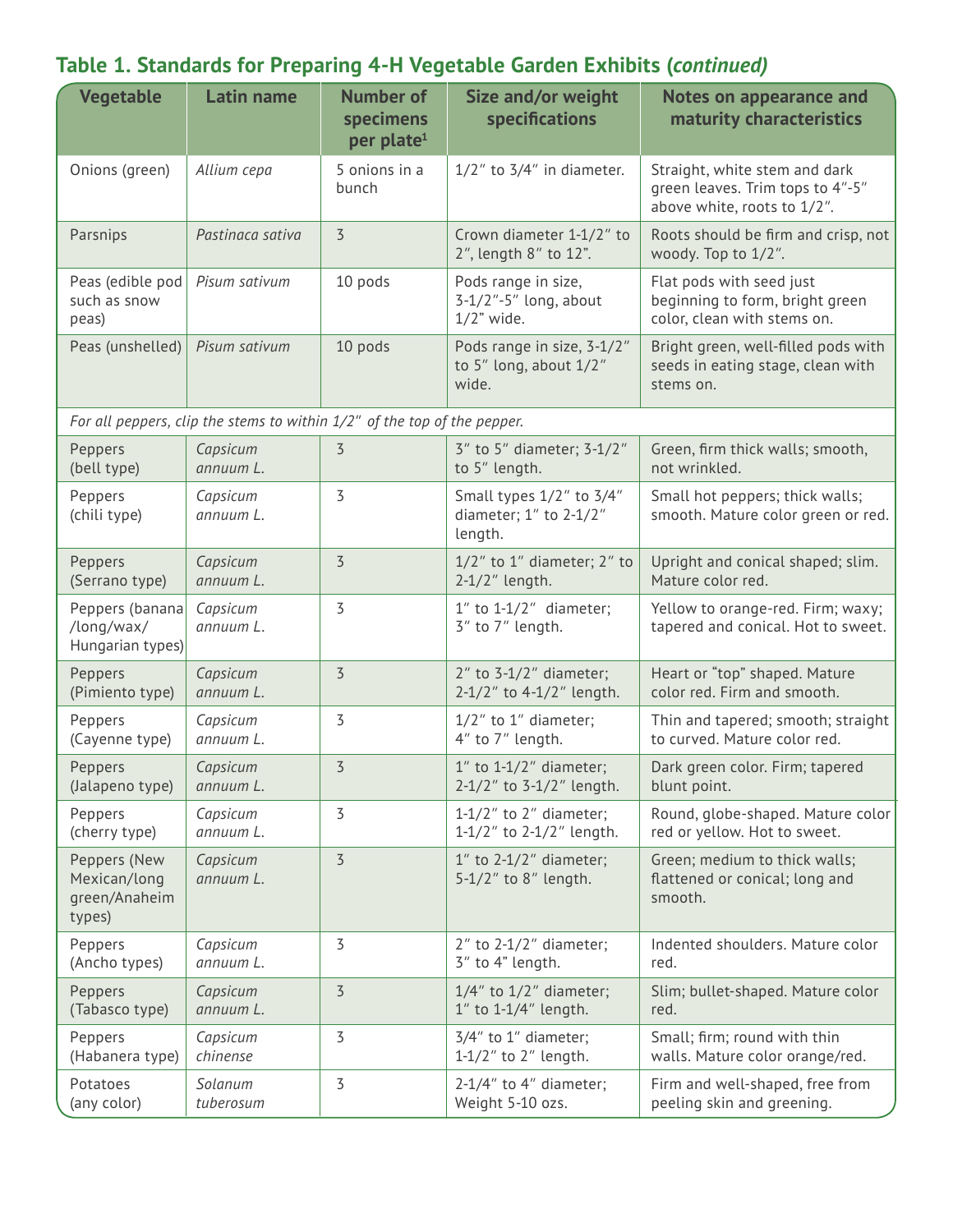# **Table 1. Standards for Preparing 4-H Vegetable Garden Exhibits (***continued)*

| <b>Vegetable</b>                                              | <b>Latin name</b>               | <b>Number of</b><br>specimens<br>per plate <sup>1</sup> | <b>Size and/or weight</b><br>specifications                                                                                       | <b>Notes on appearance and</b><br>maturity characteristics                                                                                    |
|---------------------------------------------------------------|---------------------------------|---------------------------------------------------------|-----------------------------------------------------------------------------------------------------------------------------------|-----------------------------------------------------------------------------------------------------------------------------------------------|
| Pumpkin (table,<br>canning,<br>ornamental)                    | Cucurbita pepo                  | $\mathbf{1}$                                            | Medium to large type.<br>12" to 15" diameter;<br>weight 11 to 25 lbs.                                                             | Skin hard, smooth, and deep<br>orange color when mature. Stem<br>length should be 1" to 4".                                                   |
| Pumpkin (other)                                               | Cucurbita pepo                  | $\mathbf{1}$                                            | Any other.                                                                                                                        | Orange, yellow, white, or multi-<br>colored. Stem length should be<br>$1''$ to $4''$ .                                                        |
| Radish                                                        | Raphanus sativus                | 5                                                       | Diameter 1" to 1-1/2".                                                                                                            | Red, firm, globe shaped, not<br>fibrous. Top to 1/2". Trim side<br>roots but not taproot.                                                     |
| Rhubarb                                                       | Rheum<br>rhabarbarum            | 3 stalks<br>bundled                                     | Up to 1" in diameter;<br>10-12" long; remove leaves.                                                                              | Crisp stems; avoid overmature,<br>woody stalks; clean and free of soil.                                                                       |
| Rutabaga                                                      | <b>Brassica</b><br>napobrassica | 3                                                       | Diameter 4" to 6".                                                                                                                | Firm, smooth; side roots clipped<br>but not taproot. Cream yellow or<br>tan color.                                                            |
| Spinach                                                       | Spinacia oleracea               | 10 leaves<br>bundled                                    | Leaves generally 4" to 6"<br>long; leaves can be flat or<br>wrinkled.                                                             | Display bundle in shatter-resistant<br>container with water. Stems should<br>be uniform length.                                               |
| Squash (banana or<br>other large winter<br>squash type)       | Cucurbita maxima                | $\mathbf{1}$                                            | Diameter 6" and up;<br>12 lbs. or more.                                                                                           | Medium thick, yellow-orange,<br>orange, or pink flesh, hard rind.                                                                             |
| Squash<br>(hubbards-blue<br>green or golden)                  | Cucurbita maxima                | $\mathbf{1}$                                            | Diameter 8" to 10", length<br>12" to 16"; 10 to 15 lbs.                                                                           | Skin usually warty, hard, and tough<br>when mature                                                                                            |
| Squash<br>(buttercups or<br>turbans)                          | Cucurbita maxima                | $\mathbf{1}$                                            | Diameter 6" to 8";<br>$2-1/2$ to 5 lbs.                                                                                           | Blossom end marked with<br>prominent button. Skin hard when<br>mature. Stem length 1" to 4".                                                  |
| Squash<br>(butternut)                                         | Cucurbita<br>moschata           | $\mathbf{1}$                                            | Length 9" to 12";<br>$3$ to 4 lbs.                                                                                                | Dark buff-colored skin with hard<br>shell when mature.                                                                                        |
| Squash<br>(cushaws)                                           | Cucurbita<br>argyrosperma       | $1\,$                                                   | 12 to 15 lbs.; diameter 9"<br>to 10" at blossom end;<br>20" long.                                                                 | Striped white and green, hard and<br>smooth skin. Stem length 1" to 4".                                                                       |
| Squash<br>(scallops/<br>"Patty Pan")                          | Cucurbita pepo                  | $\mathbf{1}$                                            | Diameter 3" to 5".                                                                                                                | Exhibit while skin is still very<br>tender; color green, white, or<br>yellow.                                                                 |
| Squash (straight<br>or crookneck -<br>i.e., summer<br>squash) | Cucurbita pepo                  | $\mathbf{1}$                                            | Diameter 1-1/2" to 2-1/2",<br>length 5" to 7".                                                                                    | Exhibit while skin is still very<br>tender; color green, white, or<br>yellow.                                                                 |
| Squash (acorn)                                                | Cucurbita pepo                  | $\mathbf{1}$                                            | Diameter $3-1/2$ " to 6";<br>length 3-1/2" to 7-1/2";<br>$1$ to $2$ lbs.                                                          | Skin dark, glossy green, and sharply<br>ridged when mature. Orange<br>ground color also denotes maturity.<br>Stem length 1" to 4".            |
| Squash<br>(zucchini or<br>cocozelle)                          | Cucurbita pepo                  | $\mathbf{1}$                                            | Zucchini types diameter<br>1 1/2" to 2"; length 5" to<br>8". Cocozelle types<br>diameter $2''$ to $2-1/2''$ ,<br>length 7" to 9". | Exhibit while skin is still very<br>tender (very young); delicate green,<br>green, grey, black, to gold skin,<br>and stripes of these colors. |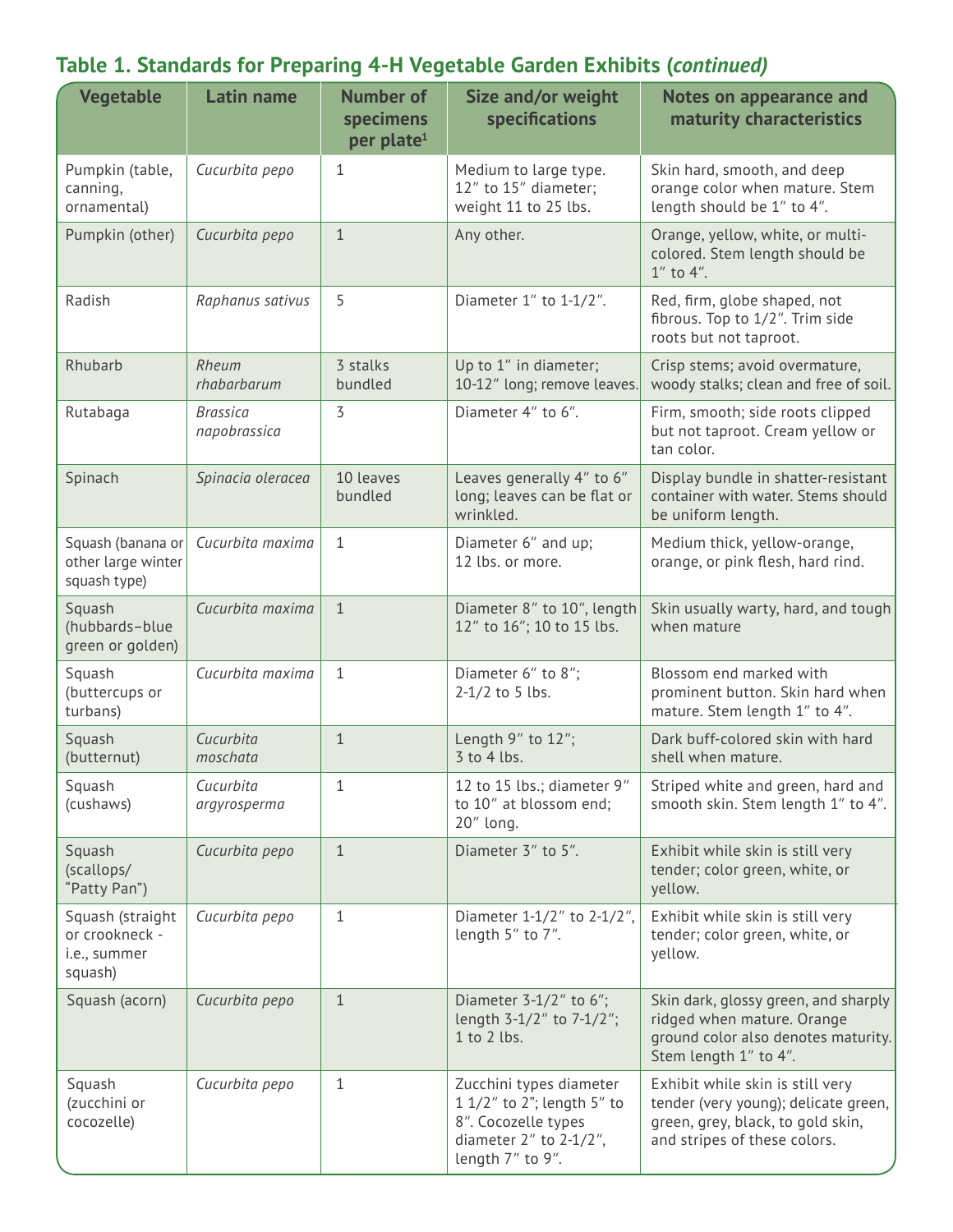| <b>Vegetable</b>                          | <b>Latin name</b>              | <b>Number of</b><br>specimens<br>per plate <sup>1</sup> | Size and/or weight<br>specifications                        | <b>Notes on appearance and</b><br>maturity characteristics                                                     |
|-------------------------------------------|--------------------------------|---------------------------------------------------------|-------------------------------------------------------------|----------------------------------------------------------------------------------------------------------------|
| Sweet potato                              | Ipomoea batatas                | $\overline{3}$                                          | 1-3/4" to 3-1/4" diameter;<br>3" to 9" length; 6 to 18 ozs. | Roots should have deep orange<br>flesh with smooth, thin,<br>copper-colored skin.                              |
| Tomatillos                                | Physalis<br>philadelphica      | $\overline{3}$                                          | Globe-shaped fruit 2" in<br>diameter and up to 3-4 ozs.     | Remove outer husk. Color should be<br>uniform; varies by variety, can range<br>from green to yellow or purple. |
| Tomatoes (red<br>for canning)             | Lycopersicon<br>esculentum     | $\overline{3}$                                          | 4 to 12 ozs.                                                | Firm, smooth, free of cracks, 90%<br>deep red color. Stems off.                                                |
| Tomatoes (red<br>for market)              | Lycopersicon<br>esculentum     | $\overline{3}$                                          | 4 to 12 ozs.                                                | Firm, smooth, free of cracks, 60-<br>90% of surface showing red color.<br>Stems off.                           |
| Tomatoes (pink<br>or purple)              | Lycopersicon<br>esculentum     | 3                                                       | 6 to 12 ozs.                                                | Firm, smooth, free of cracks, 60-<br>90% surface showing mature color.<br>Stems off.                           |
| Tomatoes<br>(yellow or<br>orange)         | Lycopersicon<br>esculentum     | $\overline{3}$                                          | 5 to 10 ozs.                                                | Firm, smooth, free of cracks, 60-<br>90% surface colored yellow or<br>orange. Stems off.                       |
| Tomatoes<br>(small, cherry,<br>pear)      | Lycopersicon<br>esculentum     | 10                                                      | Any size, uniform.                                          | Firm, smooth, free of cracks, 90%<br>or fully colored red or yellow.<br>Stems off.                             |
| <b>Tomatoes</b><br>(intermediate<br>type) | Lycopersicon<br>esculentum     | 10                                                      | Any size, uniform.                                          | Firm, smooth, free of cracks, 90%<br>or fully colored red or yellow.<br>Stems off.                             |
| Tomatoes (Roma<br>or paste type)          | Lycopersicon<br>esculentum     | 3                                                       | $2-1/2$ to 4 ozs.                                           | Firm, smooth, free of cracks, at<br>least 90% deep red color; not<br>puffy. Stems off.                         |
| Turnips                                   | Brassica rapa<br>var. rapifera | $\overline{3}$                                          | Diameter 2" to 3".                                          | Firm, smooth, side roots clipped<br>but not taproot. Flesh white or<br>yellow. Trim tops to 1/2".              |
| Watermelon                                | Citrullus lanatus              | $\mathbf{1}$                                            | 5 to 30 lbs.<br>$\blacksquare$                              | Select only if sample melons are<br>found to be ripe. Cut stem to 1/2".                                        |

# **Table 1. Standards for Preparing 4-H Vegetable Garden Exhibits (***continued)*